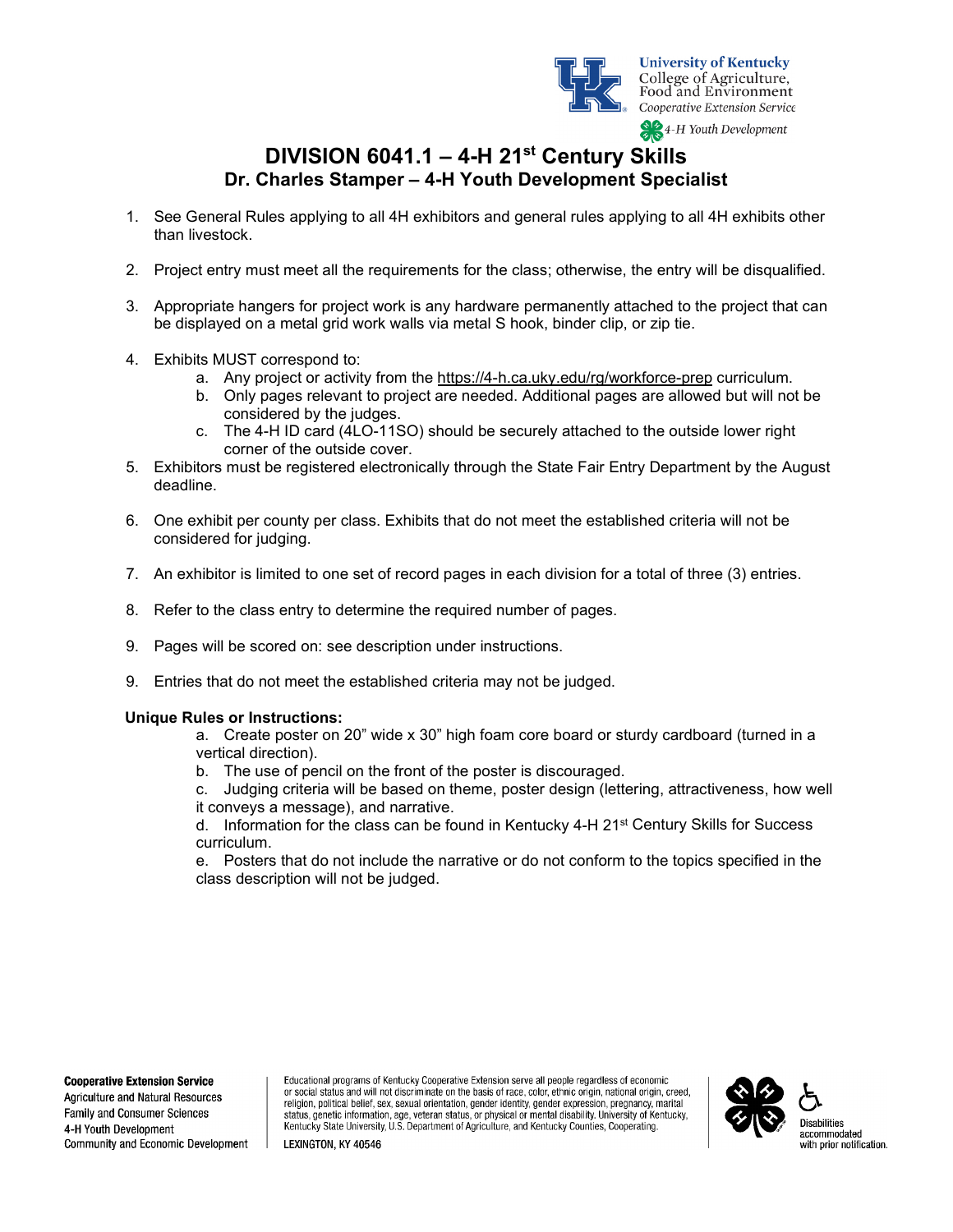- 925. Senior Division (Grades 9-12): Resume one page resume using Microsoft Word. See the Kentucky 4-H Workforce Preparation and Career Readiness Curiculum [https://4](https://4-h.ca.uky.edu/rg/workforce-prep) [h.ca.uky.edu/rg/workforce-prep](https://4-h.ca.uky.edu/rg/workforce-prep)
- 925 A. Junior Division (Grades 4-8):

In this project for grades 4-8, 4-Hers will interview someone in their community and create a poster showing the results of the interview. The person should work in a field the 4-Her is interested in pursuing. Topics to cover in the interview include: first name of interviewee, position title, responsibilities, experiences, education or training needed, why chosen, challenges, and successes in the position. A one-page narrative describing the process should be attached to the back of the poster.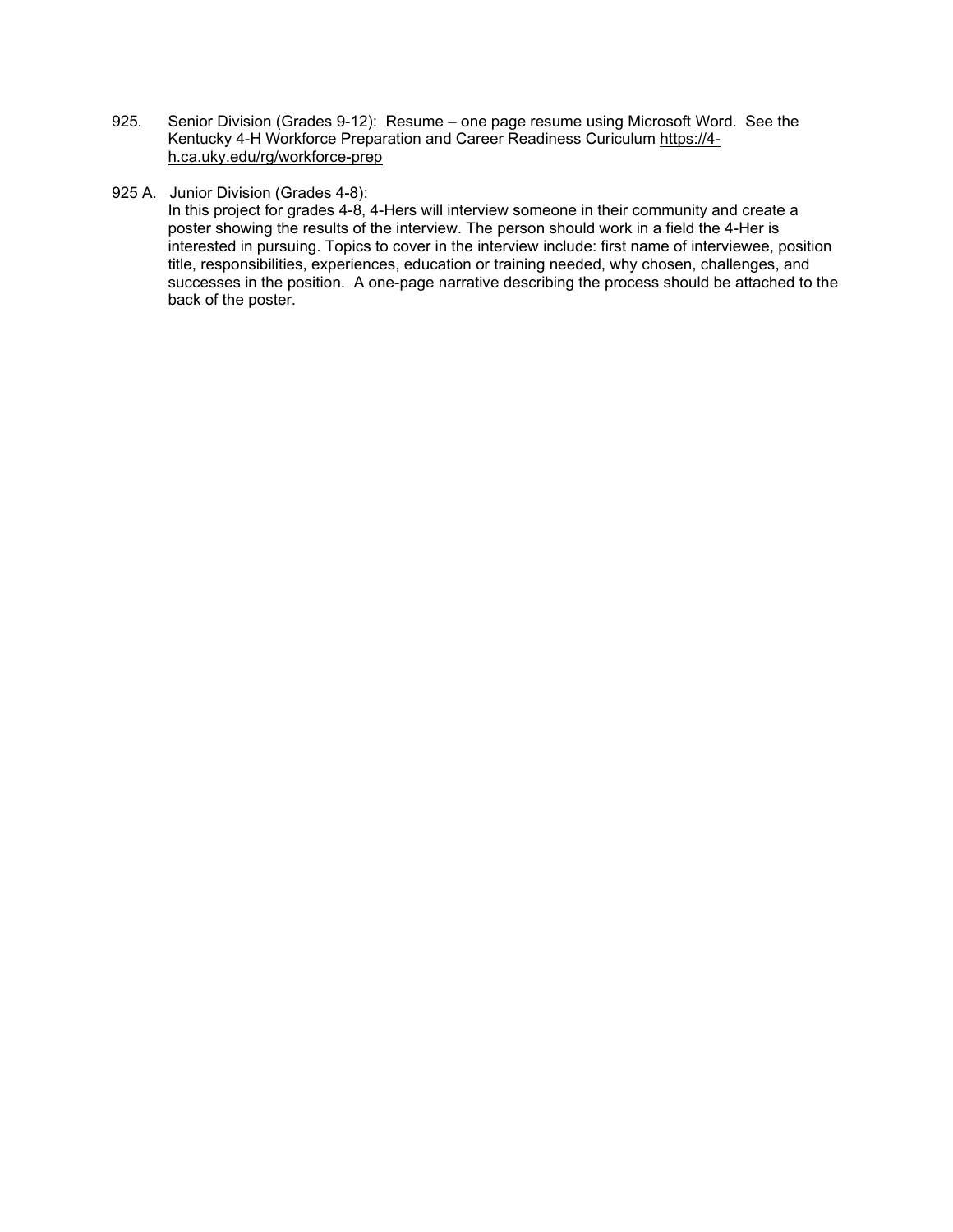

## **DIVISION 6041.2 – 4-H Civic Engagement/ Service Learning Dr. Charles Stamper – 4-H Youth Development Specialist**

- 1. See General Rules applying to all 4H exhibitors and general rules applying to all 4H exhibits other than livestock.
- 2. Project entry must meet all the requirements for the class; otherwise, the entry will be disqualified.
- 3. Appropriate hangers for project work is any hardware permanently attached to the project that can be displayed on a metal grid work walls via metal S hook, binder clip, or zip tie.
- 4. Exhibits MUST correspond to:
	- a. Any project or activity from the curriculum KY 4-H Civic Engagement and Service
	- b. Only pages relevant to project are needed. Additional pages are allowed but will not be considered by the judges.
	- c. The 4-H ID card (4LO-11SO) should be securely attached to the outside lower right corner of the outside cover.
- 5. Exhibitors must be registered electronically through the State Fair Entry Department by the August deadline.
- 6. One exhibit per county per class. Exhibits that do not meet the established criteria will not be considered for judging.
- 7. An exhibitor is limited to one set of record pages in each division for a total of three (3) entries.
- 8. Refer to the class entry to determine the required number of pages.
- 9. Pages will be scored on: see specific guuidelines below.
- 9. Entries that do not meet the established criteria may not be judged.

### **Unique Rules or Instructions:**

- a. Create poster on 20" wide x 30" high foam core board or sturdy cardboard (turned in a vertical direction).
- b. The use of pencil on the front of the poster is discouraged.
- c. Judging criteria will be based on theme, poster design (lettering, attractiveness, how well it conveys a message), and narrative.

d. Information for the class can be found in Kentucky 4-H Civic Engagement and Service Curriculum.

e. Posters that do not include the narrative or do not conform to the topics specified in the class description will not be judged.

#### **Cooperative Extension Service**

Agriculture and Natural Resources Family and Consumer Sciences 4-H Youth Development Community and Economic Development

Educational programs of Kentucky Cooperative Extension serve all people regardless of economic or social status and will not discriminate on the basis of race, color, ethnic origin, national origin, creed, religion, political belief, sex, sexual orientation, gender identity, gender expression, pregnancy, marital status, genetic information, age, veteran status, or physical or mental disability. University of Kentucky,<br>Kentucky State University, U.S. Department of Agriculture, and Kentucky Counties, Cooperating.